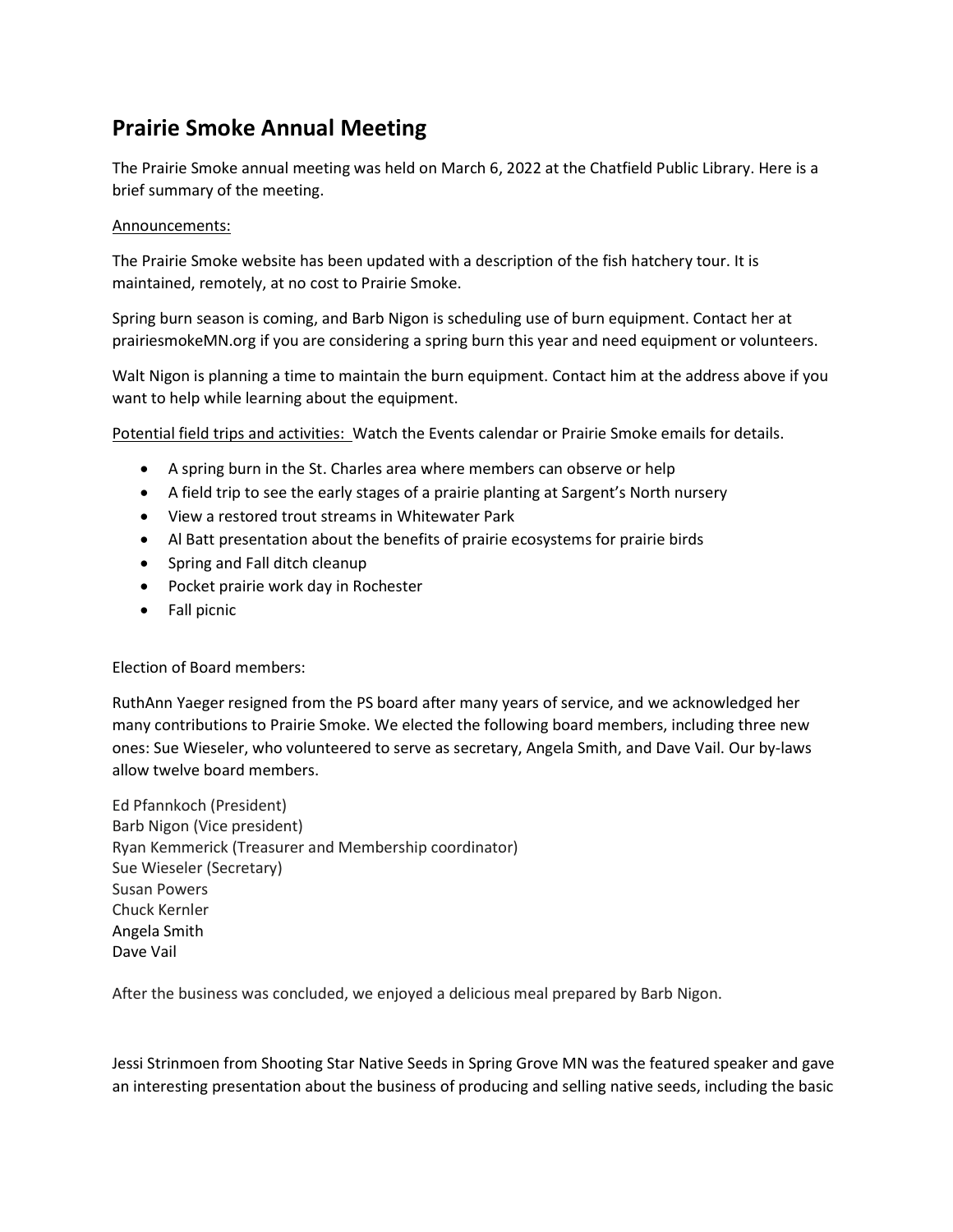steps involved in planning, planting and maintaining a prairie. Jessi offered to arrange a tour of their facility for Prairie Smoke in the summer if we are interested.





## Step 1: Research & Planning

- Clarify your goals
- Set your budget
- Conduct a site assessment
- Timing
- · Select a native seed mix





# Step 2: Site Preparation

- Weed control
- Seed bed preparation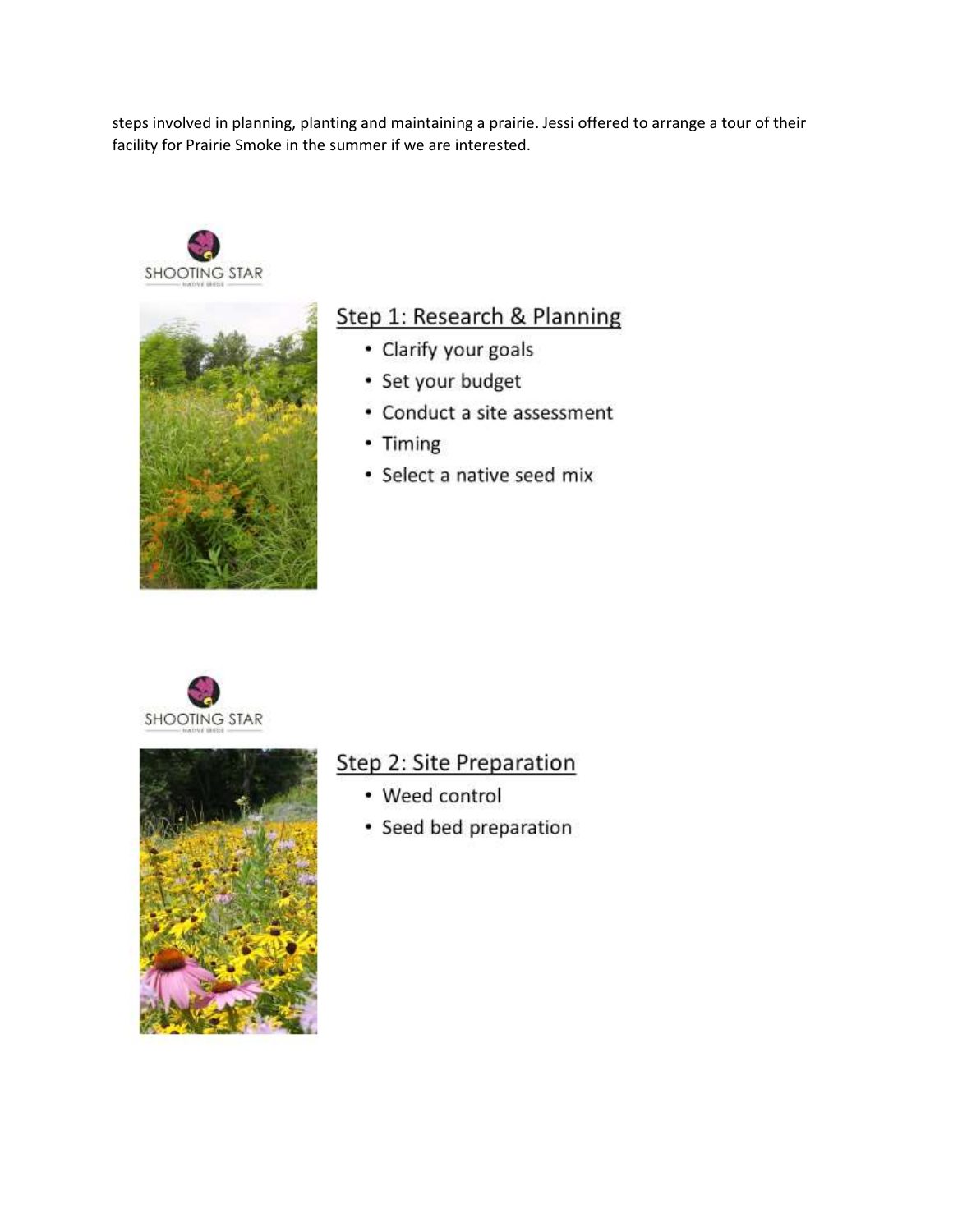



#### Step 3: Planting

- Native No-till Drill
- Broadcast Seeder
- Hand Broadcasting
- Wetland Areas
- Cover Crops
- Mulching





# Step 4: Management

- Year One
- Year Two
- Year Three
- Year Four & Beyond

MJ Hatfield, a Prairie Smoke member, prepared a short quiz on common prairie plant insects and how to find them. She encouraged PS members to look for and photograph insects and evidence of their presence on prairie plants which could make an interesting slide show in the future.